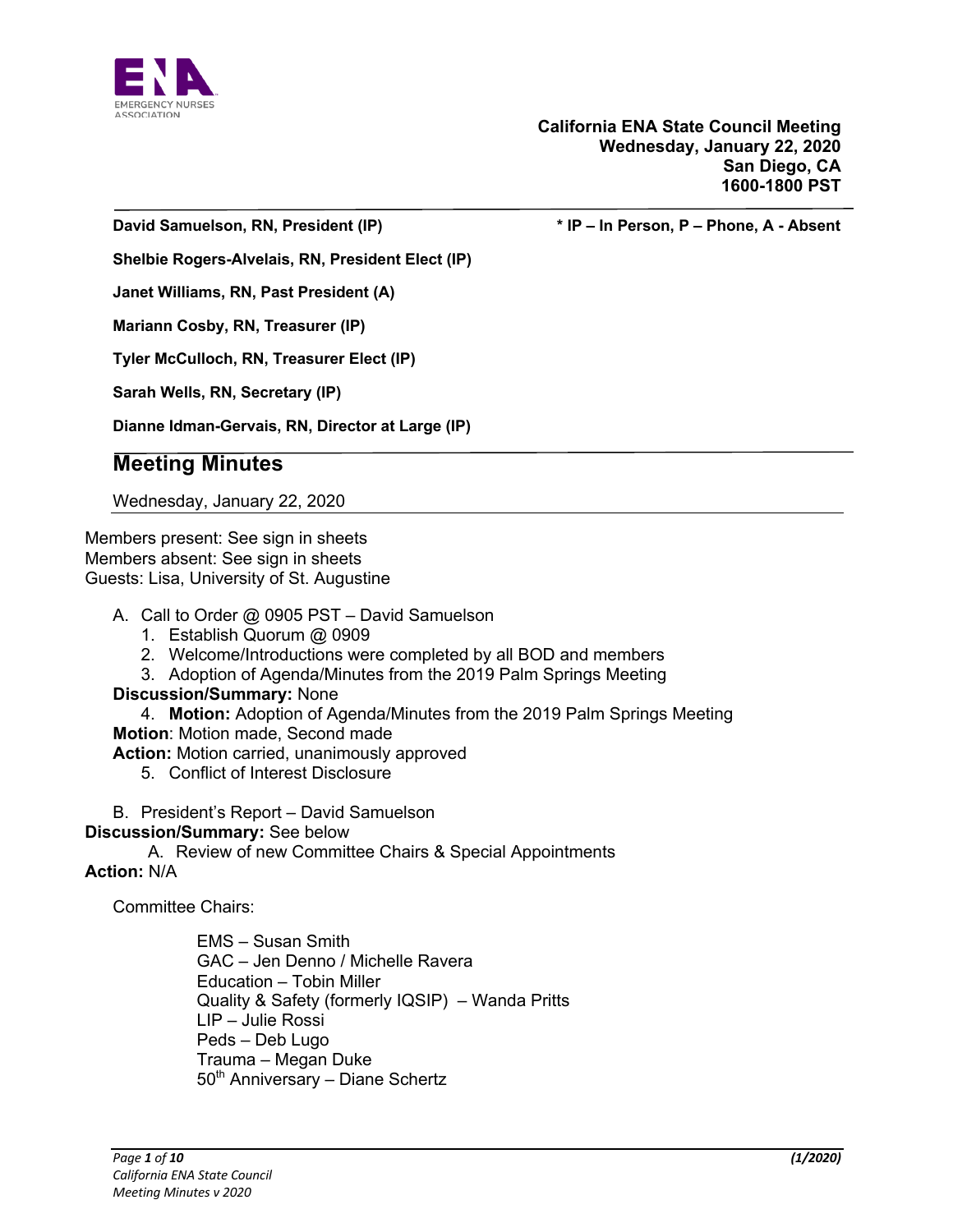

Special Appointments:

ACEP Liaison - Mary Gannon Delegate Coordinator – Louise Hummel Press Secretary – Dianne St Denis ENA Foundation – Diane Schertz EMS Commissioner – Carole Snyder Membership – Agnes Faria Social Media – Kevin Stansbury Leadership Development – Debby Rogers Historian Emeritus – Liz Taylor Historian – Carole Snyder

- B. Review of discussion of Cal ENA Delegate reimbursement for EN2020
- C. Treasurer's Report Mariann Cosby **Discussion/Summary:** See below **Action:** N/A
	- 1. Review of Budget
	- 2. Request to follow instructions and forms sent out by Tyler McCulloch and Mariann Cosby and available on the Cal ENA website for reimbursement a. Californiaena.org >> Documents >> Treasurer's Resources
	- 3. 2020 California State Council Budget was approved by the BOD
	- 4. Net Worth

CA State Council Net Worth Business Checking: \$323,006.98 Fire Relief Fund: \$.00 Account Closed 1.14.2020 Chapter Checking: \$160,166.32 State Council Savings: \$87,980.00 Chapter Savings: \$14,657.07 Chapter High Yield (CD): \$5,078.47 Total Net Worth: \$590,888.84

D. Director at Large Report – Dianne Idman-Gervais

#### **Discussion/Summary:** See below **Motion: N/A**

### **Action: N/A**

- 1. March 4 2020 Legislative Day, Sacramento, CA
- 2. March 5 California State Council Meeting, Sacramento, CA
- 3. May 15 California State Council Meeting, Monterey, CA
- 4. August 14 California State Council Meeting, San Francisco, CA
- 5. November 12-13 Cal ENA Education Event, & 50<sup>th</sup> Anniversary Gala, California State Council Meeting, Riverside, CA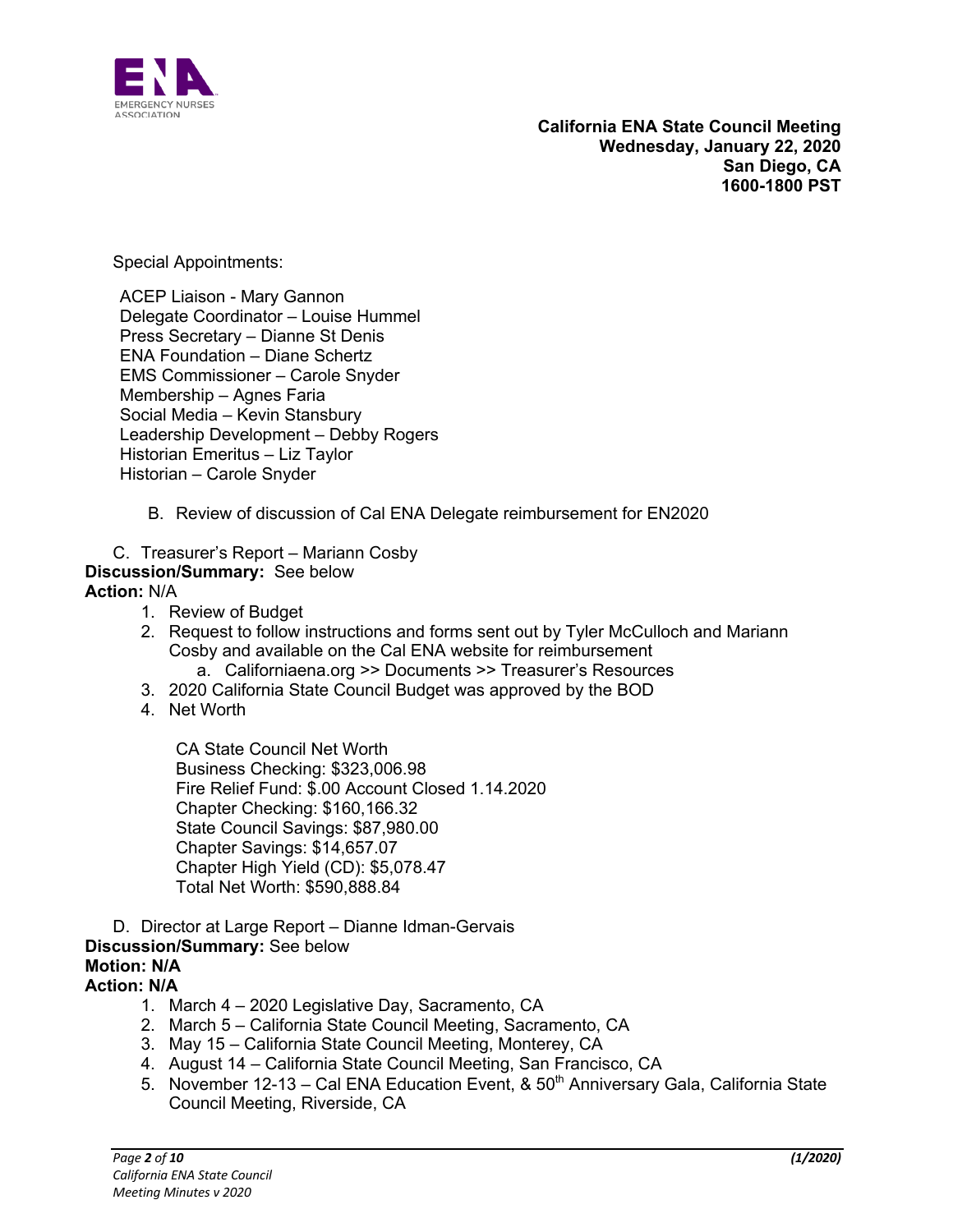

- 6. January 2021 California State Council Meeting, San Diego, CA
- 7. March 2021 2021 Legislative Day, Sacramento, CA
- E. Delegate Coordinator Louise Hummel
	- 1. Cal ENA EN2020 Delegate applications are now available on the Cal ENA website a. To access the application, please go to: Californiaena.org >> Documents >> Documents (halfway down screen) >> Delegate Application
	- 2. Start recruiting now!
- F. ENA Foundation & 50<sup>th</sup> Anniversary Committee Report Diane Schertz
	- 1. 50<sup>th</sup> Anniversary Cal ENA Pens available for chapters to distribute
	- 2. Kelleher/Dorr portrait prints were distributed to each chapter a. Donated by Diane Schertz
	- 3. Review of potential Chapter & State Council 50<sup>th</sup> anniversary events
	- 4. If you have ideas, please contact Diane Schertz
		- a. Email available on website under Contacts >> Fundraising
- G. Cal ENA Updates
	- 1. Government Affairs Committee Jenn Denno
		- a. Reminder to register for 2020 Legislative Day
			- i. Californiaena.org >> Committees >> Government Affairs Committee >> Leg Day Registration Form
		- b. Bill Reading Party 2/23 @ 1300 in Sacramento and will be available online
		- i. Contact CalENAGAC@gmail.com for details
	- 2. Education Committee Tobin Miller
		- a. Please send all CE requests to Tobin via email (available on the Cal ENA website)
		- b. Availability of CE's for Cal ENA State Council meetings currently under review, more to come at the March California State Council Meeting
	- 3. Historian Carole Snyder
		- a. Request for Cal ENA State Council to make donation to the UCSF Archives Program
		- b. Request for Cal ENA members to bring any historical artifacts, documents, or other momentos from ENA over the years to future Cal ENA State Council so that they can be collected, documented, and archived for future enjoyment

#### H. New Business

- 1. California ENA Jackets
	- a. \$50 Each
	- b. Contact Janet Williams for purchase details
		- i. Email available on the website >> californiaena.org
- I. Pulse Check

Secretary Request – Sarah Wells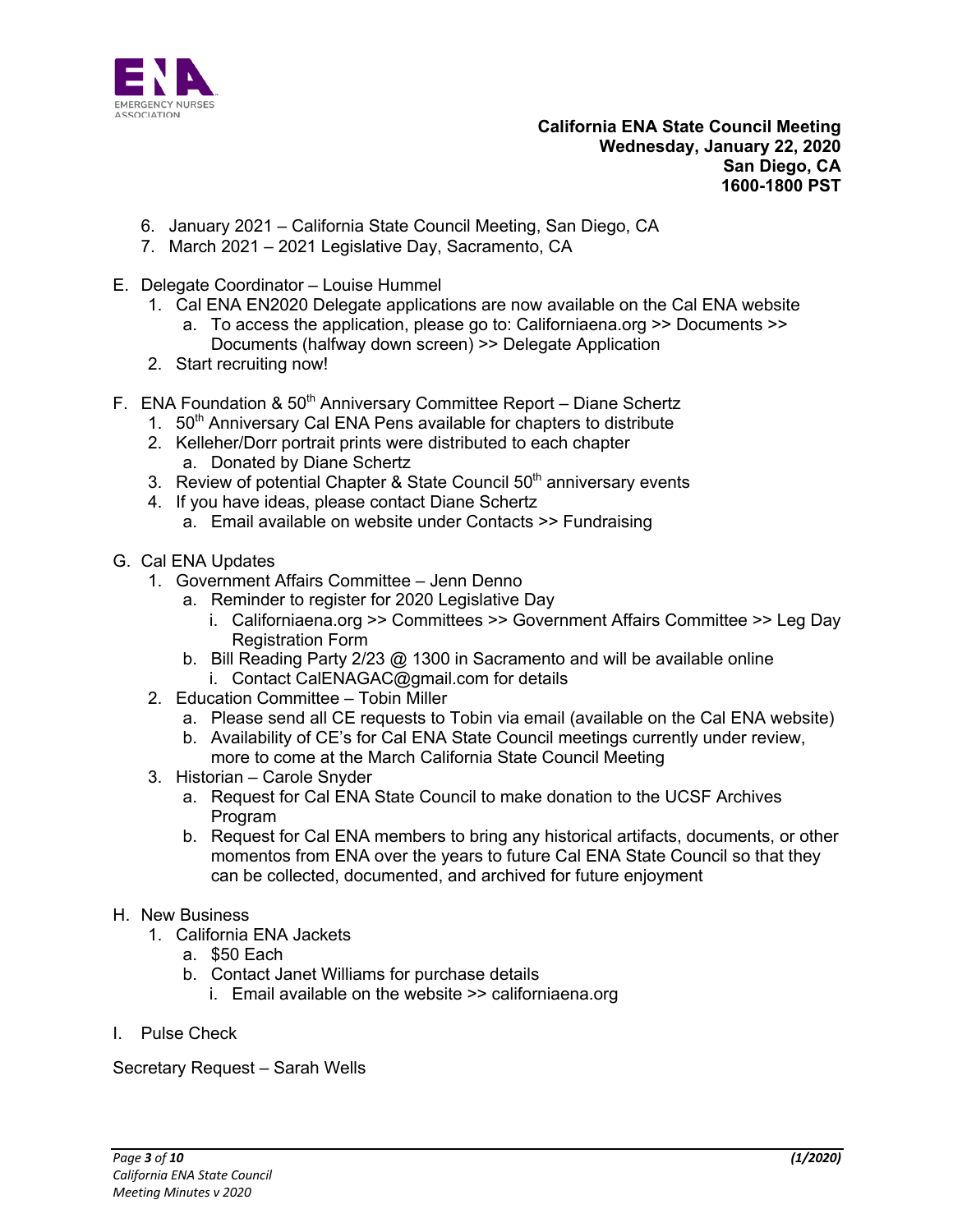

- 1. Disclosure of Conflict of Interest (COI) forms need to be submitted by every Chapter Officer, Chapter Representative, and Committee Chair
	- a. Due 2/7/2020
	- b. COI Forms found on website
		- i. Californiaena.org >> Documents >> Policy & procedures >> Conflict of interest
- 2. Chapter and Committee Reports will be sent to Sarah K. Wells via email or via the online submission form on the California ENA website
	- a. Due 2/7/2020
	- b. Report Template/Submission Form found on website
		- i. Californiaena.org >> Documents >> Report Template >> Chapter/Committee Report Form

Treasurer Reminders – Mariann Cosby

- 3. Please submit reimbursement forms online via email to the Cal ENA Treasurer (Mariann Cosby) and Treasurer Elect (Tyler McCulloch)
	- a. Email addresses found on California ENA website
- 4. Reimbursement form can be found on the California ENA website
	- a. Found on the California ENA Website
		- i. Californiaena.org >> Documents >> Treasurer's Resources >> Expense & Per Diem Reimbursement Report
- 5. Remember that you will have a check mailed to your home address for reimbursement
- J. Chapter Reports
	- 1. Channel Islands No Report Submitted
	- 2. East Bay

The East Bay ENA (EBENA) Chapter ended 2019 with a Holiday Mixer in December where we networked with other emergency nursing colleagues and celebrated all of our work in 2019. A final donation of \$1,500 to the Rainbow Community Center of Contra Costa County was made with money that was raised from t-shirt sales. The EBENA leadership team also had a 2020 planning meeting where the 2020 agenda was planned.

Our first meeting is scheduled for 1/28/2020 and our speaker is Tom Bradley who will be giving a presentation titled "Active Shooter Situation in the ED."

Submitted: Justin Kerns

3. Greater LA

We had a Guest Speaker: Dr. Manuel Celedon, ED Topic: Ohhh Me, Ooooh My…Don't let a MI get by. EKG Interpretation New Greater LA Chapter officers announced. Carole Snyder, President, Martha Mullen, President Elect, Christine Zaiser, Treasurer, Paul Tabladillo, Secretary, Marcella Berry Web/Social Media Chair, Laura Henderson,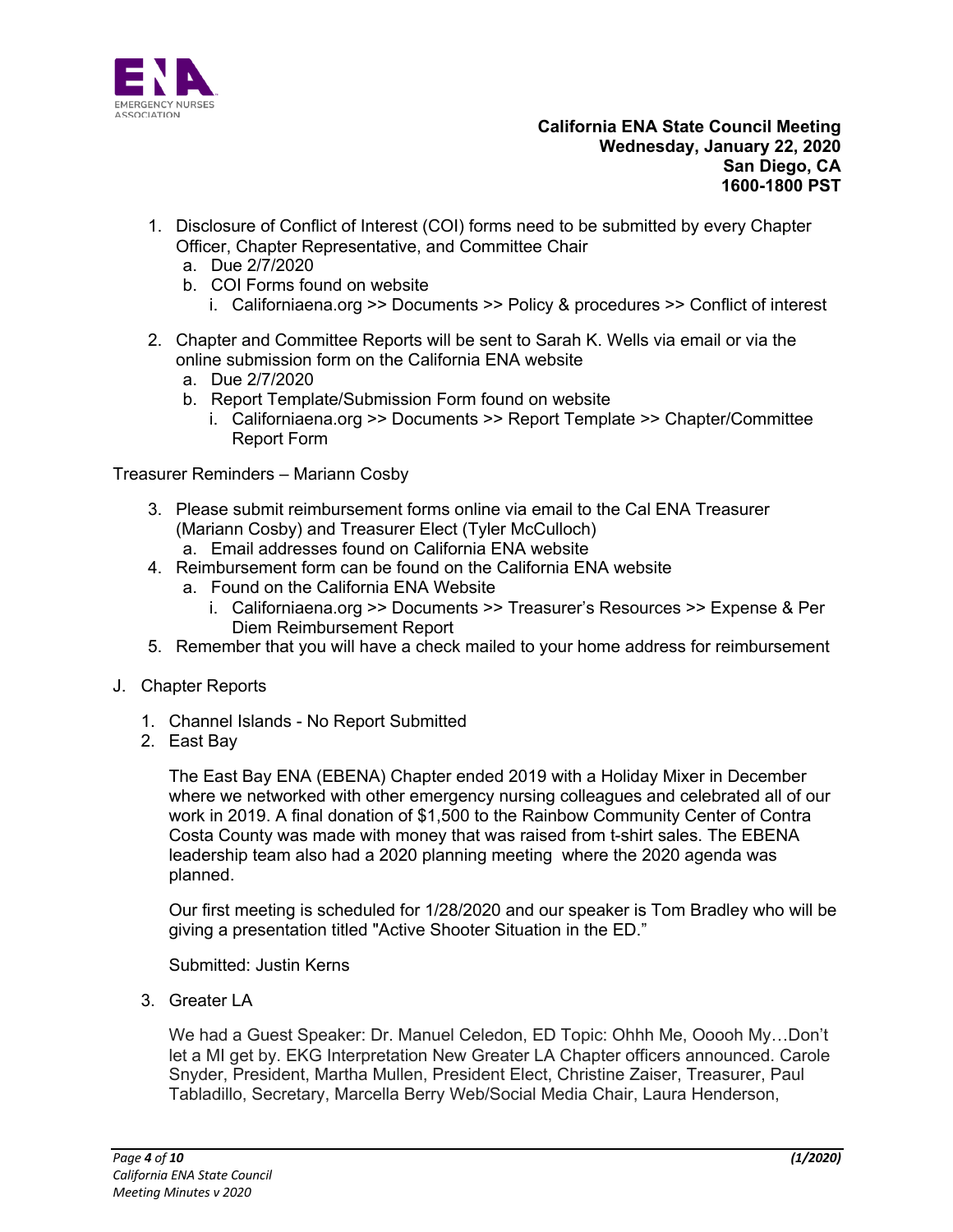

Marketing Chair, Rebecca Lash and Tylen Leyvas Membership Co-Chairs. Motion made and approved to send flowers and thank you note to Henry Mayo and Holy Cross for the work they did for the students injured in the recent high school shooting.

Submitted: Carole Snyder

4. Inland Empire

Inland Empire has set their meeting schedule for 2020. Our next meeting is Feb 16th, we will be having our annual Homeless Outreach blanket drive that day. The big event we are planning this year for the ENA 50th anniversary is an educational day titled "Special Populations We Don't Talk About". Tentative date for the conference is Oct 3rd, following the conference will be a 50's sock hop.

Submitted: Nancy Cione

5. Kern County

We will be doing a Stop The Bleed class on April 25th. We are also planning a TNCC class for this year, date to be determined. Our next chapter meeting will be March 10th at 0800 at Panera on Stockdale Hwy. Bakersfield. We have also finalized all other meeting dates for the coming year.

Submitted: Lark Bowyer

6. Loma Prieta

Loma Prieta is busy coordinating and finalizing the upcoming annual education event, Survival Skills for the ED Nurse, scheduled May 21, 2020 at Regional Medical Center of San Jose. More details coming soon! Chapter meetings are scheduled the third Thursday of the month.

Submitted: Julie Rossie

- 7. Mid-Valley No Report Submitted
- 8. Orange Coast

Orange Coast ENA had the last meeting of 2019 in December at CARE ambulance training center. The event and meeting was sponsored by EZ IO with a focus on humeral head insertion per Evidence Based Practice.

We deferred normal meeting business in order to honor the life and legacy of Amanda Webb who we lost unexpectedly in November. Orange Coast ENA members gathered together with purple flowers and candles to share stories and commemorate this extraordinary nurse that was such an integral part of our chapter.

The Orange Coast ENA board discussed continued honoring of Amanda through the creation of a pediatric emergency nursing scholarship to begin in 2020. We will also be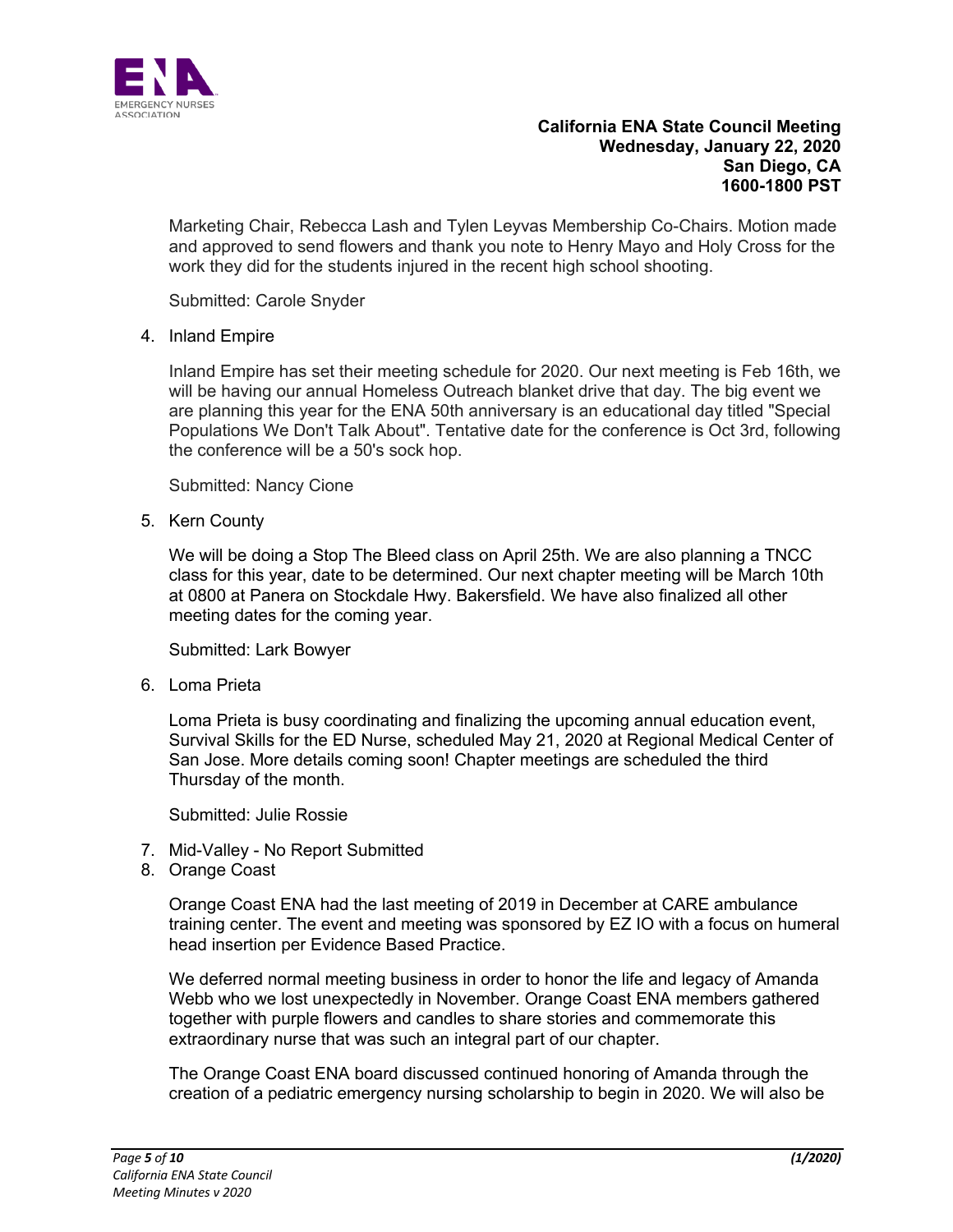

purchasing a brick at ENA headquarters in her name, and lastly we hope to partner with Cal ENA for other opportunities in 2020.

Jillian Lee, President Elect and Jason Balogh, Treasurer for 2020 attended SCLO in San Diego in January. Several of our Orange Coast ENA members were also seen at the CA ENA State meeting preceding SCLO.

2020 will be sure to be a great year with several events already planned.

2/25 sponsored meeting with Gebaur and Pain Ease at St. Joseph's hospital in Orange CA at 6PM. Sign up on the eventbrite link on our social media or in emails sent to OCENA members.

3/25 meeting will be at Mission Hospital in collaboration with Mission Trauma team for a Stop the Bleed training at 1630, followed by an OCENA meeting and ending at an Irish Gastropub meetup in Mission Viejo. Again, register via the eventbrite link.

Save the date for 8/8/20 OCENA Educational Conference at CHOC.

More information to come!

If you are looking for opportunities to get involved in ENA please reach out and join us at an upcoming board meeting- all are WELCOME! email enaorangecounty@gmail.com.

Submitted: Jillian Lee

9. Sacramento

Hello everyone,January 2020 started off with our chapter meeting, we had a great turnout that included a couple of Sac State Nursing Students. I have a great connection with Sac State CSNA https://cnsa.org/ by engaging their participation on social media. We are looking forward to hosting Legislative Day on March 4th and the State Meeting. https://www.californiaena.org/legislative-day-registration/

Holiday Inn Express on 16th Street in Sacramento is an alternative to hotel lodging with free parking and close to the capitol. Enjoy the capitol city and take the opportunity to catch a Broadway show while you're in town https://www.broadwaysacramento.com/production/a-bronx-tale/ We have plans for an upcoming conference in late spring, stay tuned for more details!!

Submitted: Mary Gannon

- 10. San Diego No Report Submitted
- 11. San Francisco

1. Fall Conference "EN19: A Preview of the National Conference": 85 attendee's, 5 new members, and a break-even profit/loss due to the high cost of bringing speakers from all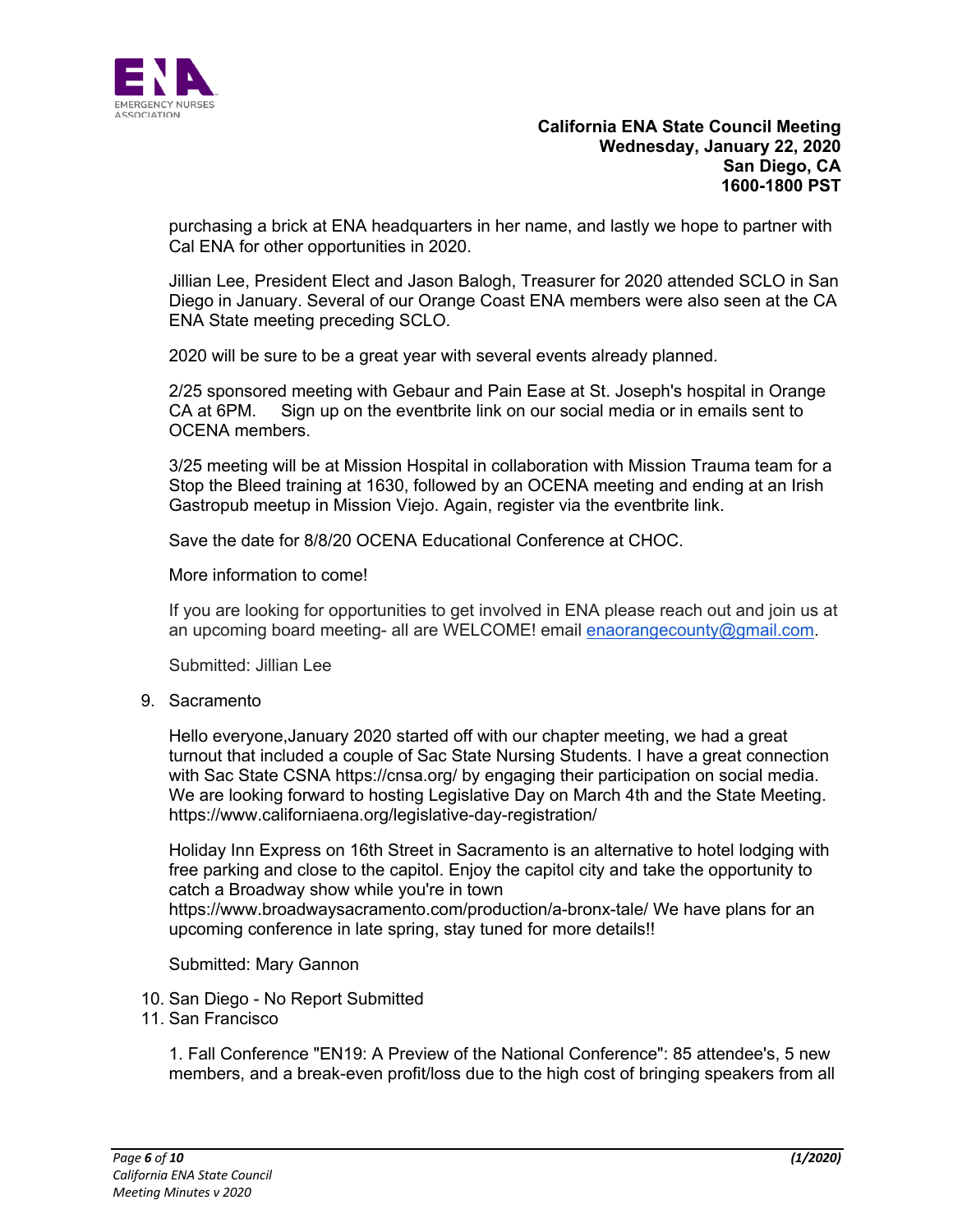

over the country. The quality of the presentations was excellent, and did not demand a financial return.

2. Plans for Spring Conference: Likely to be held in APRIL.Working title: "Legal Concerns in Emergency Nursing Practice." Will have speakers on the role of the charge nurse, documentation, legal process of a malpractice suit...

3. Judith Scott will be our Chapter rep for upcoming March, May and Aug State Meetings.

Submitted: Cheryl Randolph

12. Superior

The Superior Chapter is planning a chapter meeting on 2/25/20 at 1530-1730. Please join us for an opportunity to discuss our annual plans and goals. Please contact Kara Davis at larae8881@gmail.com to RSVP.

Submitted: Kara Davis

- K. Committee Reports
	- 1. Education

The education committee met with 26 members present. Topics discussed included the education committee goals for the year, CEU process, CEU activities during state council meetings, state educational conference, and a roundtable discussion for any other business.

Submitted: Tobin Miller

2. EMS

Paramedic Regulation Revisions were approved at the December 4 meeting. Per Dr. Duncan, Community Paramedicine: There is a that will allow EMSA to move CP forward; however, CP needs to be moved forward in a way that fills gaps and benefits patients. Some of the current language will not do this. Solutions that will benefit patients include building a better medical model for CP and more clearly delineating the two paths that are embedded in CP-the alternate destination path and the case management path. Dr. Duncan stated an unintended consequence in AB1 allows EMTs and paramedics to remove players from games but there is no stipulation for return to play. This needs to be clearly stated. The potential hole is that teams can recruit EMTs or paramedics that are not in the EMS system and may not follow stature which states that they can remove players.

Submitted: Carole Snyder

3. ENAF Fundraiser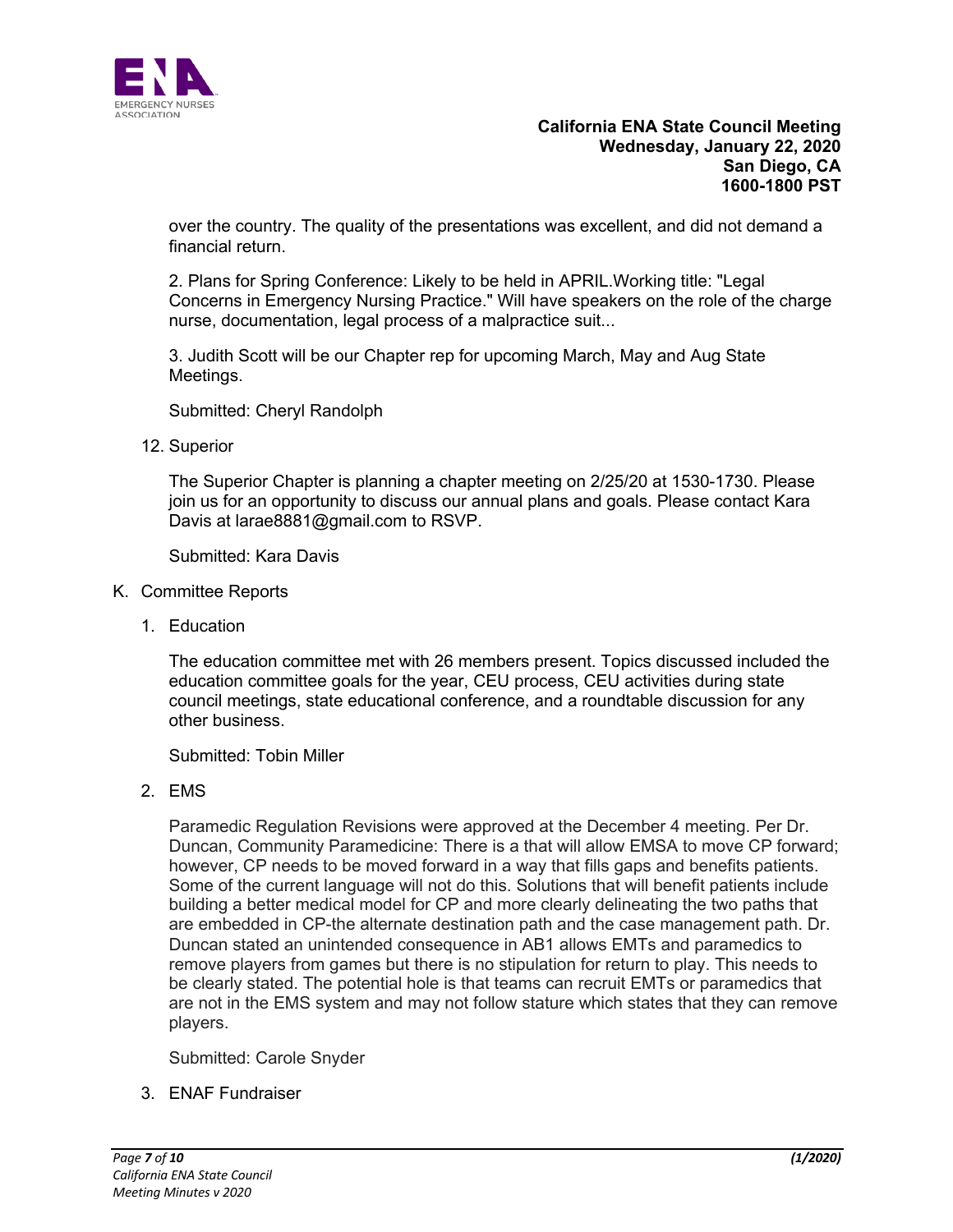

The Emergency Nurses Association Foundation's 2020 State Challenge Campaign kicks off today and runs through May 31st with the theme ENSTRONGer. 2. Today's prize donations are greatly appreciated from Orange Coast Chapter, San Diego Chapter, Julie Rossie and Diane Schertz. 3. Currently, \$620 are available for the State Challenge and today's opportunity drawing raised an additional \$615. Thanks to all for your generous support

Submitted: Diane Schertz

4. 50th Anniversary Committee

1. Debby Rogers has written a draft Proclamation and requests editorial input from members.

2. State Council attendees received pens and ENA M&M "prescriptions". Each chapter representative received a packet of pen for their chapters. Inscription on pens state "California ENA State Council celebrates ENA @ 50 and visionary founders Anita Dorr, RN and Judith Kelleher, RN".

3. State and Chapter Leaders Orientation (SCLO) attendees will receive pens and ENA M&M "prescriptions" from Cal ENA and hand sanitizers from the San Diego Chapter.

4. Thanks to Desiree Hadden and the San Diego Chapter for the "70's" History Display for the committee's Decades Project.

5. Chapters are planning local 50th Anniversary celebrations.

6. Screening of "In Case of Emergency" film will be Friday at SCLO with the Premiere in New York during Nurses Week. Future plans for individual state showings are pending further coordination with Carolyn Jones Productions.

7. Diane Schertz donated Judith Kelleher/Anita Dorr Portraits to California ENA Board and each chapter to use at meetings and 50th Anniversary events.

Submitted: Diane Schertz

- 5. Historian No Report Submitted
- 6. Government Affairs

The Government Affairs committee provided an update on AB1544 and AB329. AB521 passed with our support on 2019. We are getting ready for Legislative Day 2020 on March 4! The registration is open and there is a \$25 fee that will be returned when the registrant shows up for Leg day (to help offset costs of people not showing up). Hotel rooms will be available at the ENA rate but paid by the registrant. We will have a bill reading party on February 23, 2020 across the state via Skype. For any questions/info contact calenagac@gmail.com.

Submitted: Jennifer Denno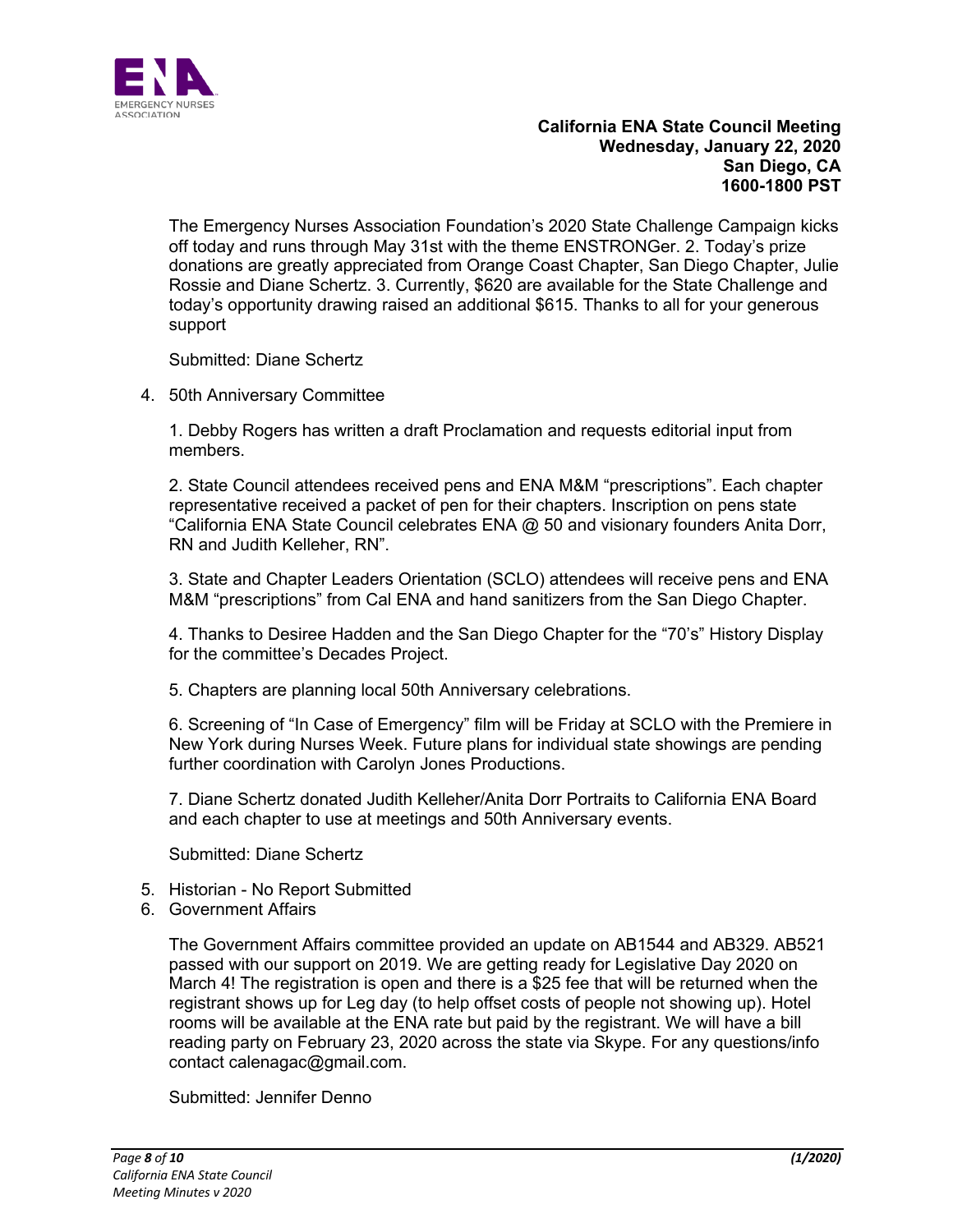

## 7. Leadership & Practice - No Report Submitted

### 8. Membership

4685 total CalENA members, including 17 NCE members. ENA National Component relations notified every month to assign new members not assigned to a specific chapter. 26 new members joined for the month.

### Submitted: Agnes Faria

## 9. Pediatrics

We discussed new ideas for ENPC classes and the new ENPC instructor class format. We reviewed the information about pediatric strokes and thrombectomies being performed on pediatric patients. We also discussed pediatric patients with psychiatric complaints. We discussed the need for proper screening tools that help determine those that need placement and those that require resources. We discussed the need for group home workers or parents to stay with the pediatric patients during the time they are boarding in the ED; the requiring of a caregiver to stay can change the disposition of the patient.

Submitted: Deb Lugo

- 10. Press Secretary No Report Submitted
- 11. Quality & Safety (IQSIP)

### **January 2020**

Meeting called by: Wanda Pritts

### **INTRODUCTION**

Approved Nov 2019 Minutes.

Vision: ENA defines the standards for quality and safety in emergency nursing practice.

Strategic Goals:

Establish and validate key metrics and procedures to improve quality and safety for emergency nursing practice and injury prevention.

Promote the Lantern Award as the exemplar for quality and safety in emergency nursing care.

Expand advocacy to foster global recognition of ENA as an influential voice for safe practice, safe care in emergency nursing.

Lead the profession of emergency nursing beyond task-oriented care to evidence-based safe practice and safe care.